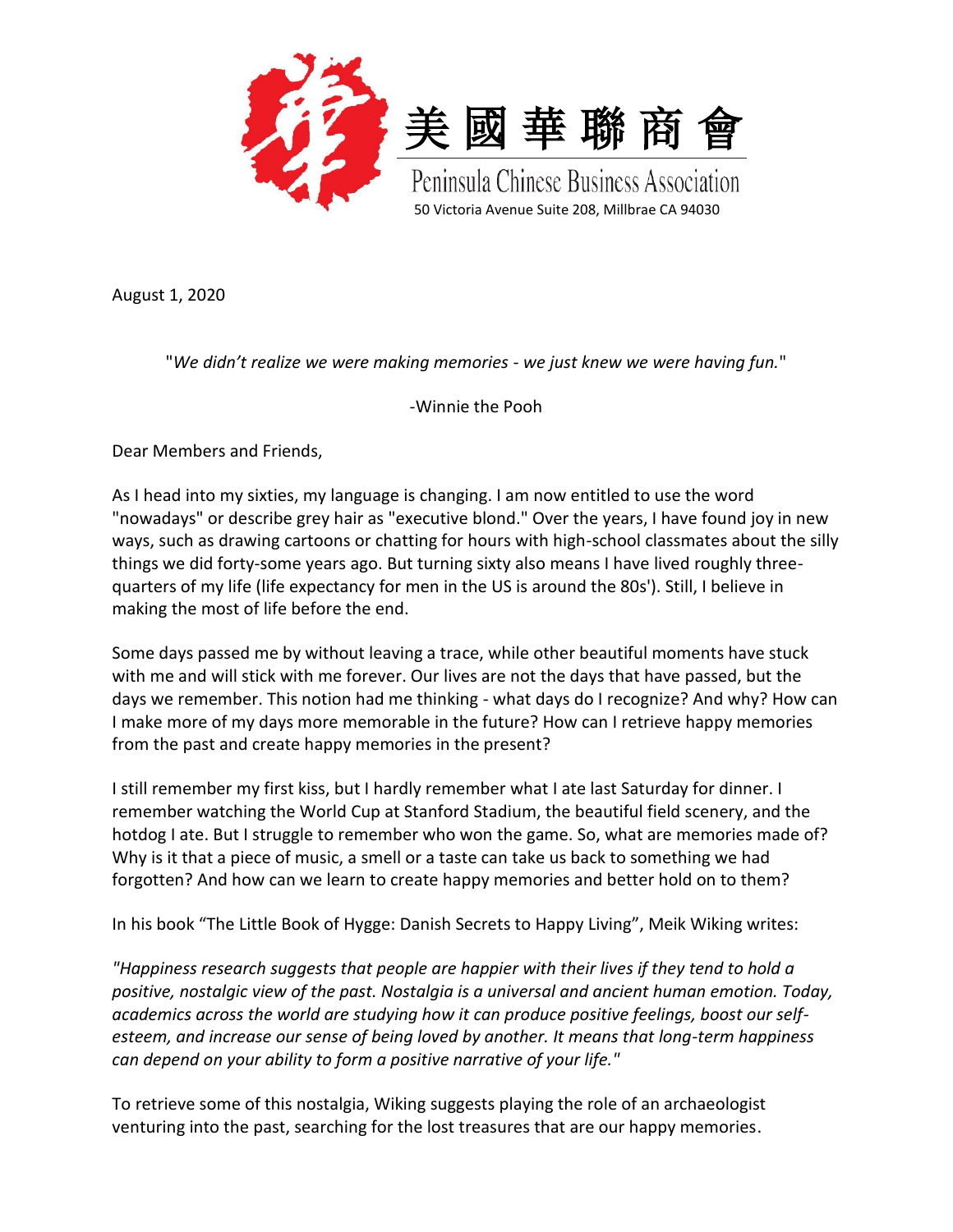A year ago, I revisited my childhood home, high-school, and the places I used to hang around in Macau. Even though many areas have redeveloped and the landscape changed substantially, several structures remain. The churches, temples, 18th-century houses, and the hundred-yearold trees still stand firm as records of the city's history. I felt like I had traveled back in time. Before I concluded that trip, I realized that our memories created, shaped, and recovered in collaboration with other humans, environments, cultures, and structures. They're all synthesized together, stored in my brain.

I wanted to retrieve and restore my memories because they are the cornerstones of my identity. I want to pass these memories onto future generations to know who I am, understand my life experiences, and learn from these experiences over time.

Our memories are evaporating day after day. If we do not retrieve them, they will leave us quickly and quietly. They are the superpower that allows us to travel back in time and sets us free from the present moment's limitations. They shape who we are and how we act. They influence our children, grandchildren, and their grandchildren. So, don't let your memories slip away.

Best Regards,

Johnny DaRosa

Johnny DaRosa President [johnnydarosa@post.harvard.edu](mailto:johnnydarosa@post.harvard.edu)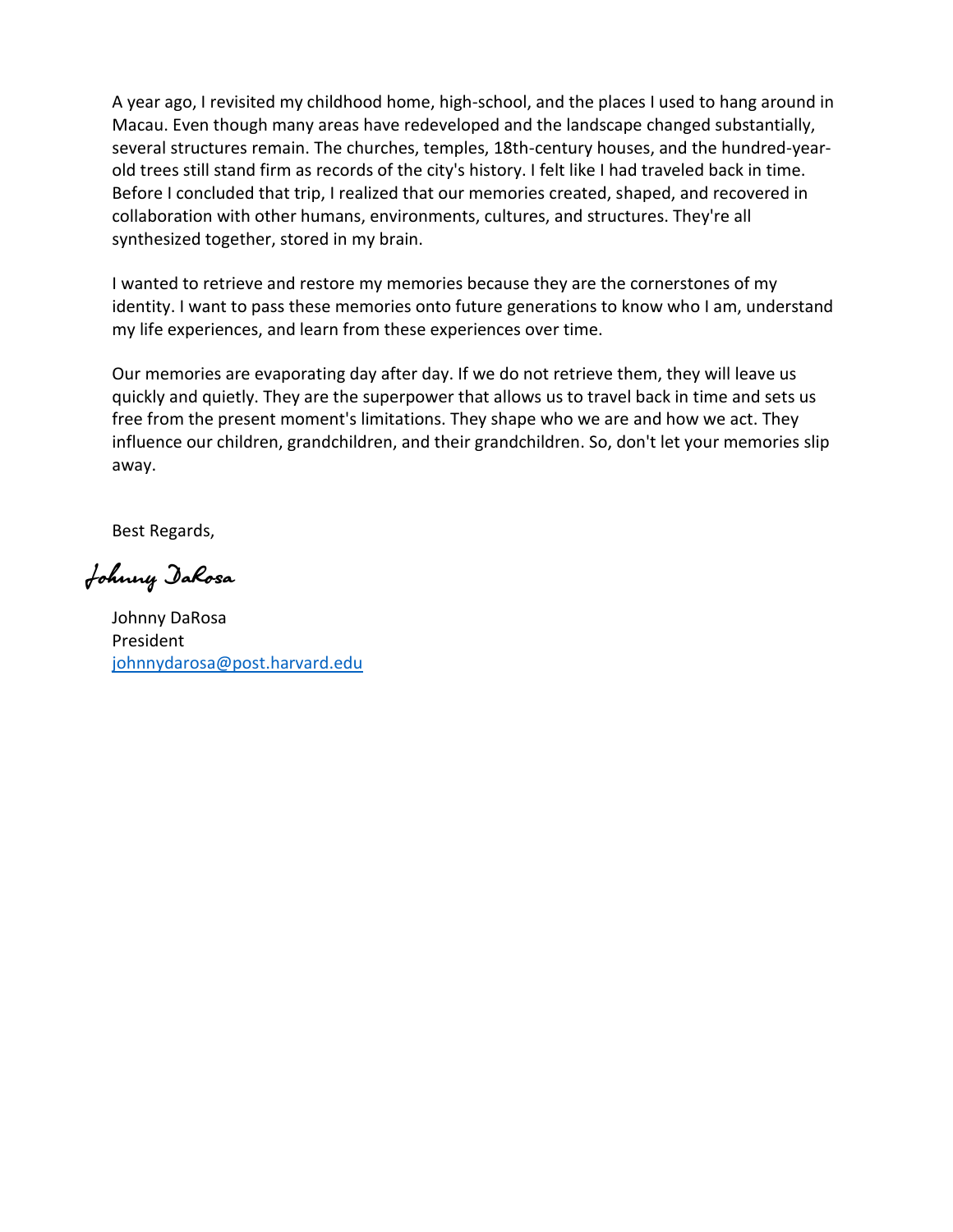

致 : 美國華聯商會會員及朋友們 ,

小熊維尼:「當時,我們只知道很快樂,卻不知道也正為自己創造回憶。」

 我一直喜歡閱讀,年青時從閱讀當中看見過一些文字,Nowadays 、Executive Blond , 對其意思都是一知半解,更没有留心考究。今天,我已踏入 60 之年,經過人生歷練, 飽歷風霜,才對這些文字有了透徹的了解。明白一頭白髮,並不只是代表年老那麼膚淺, Executive Blond ,正代表著我們經歷如萬里長征的人生,所留下的色彩。 多年來,我通過不同的新方式找到快樂;例如,畫漫畫,又或者與高中同學暢談 40 多年 前,做過那些愚昧無知的事情,一談便是數小時。另一方面,60 之年,亦代表我已完成 3/4 的人生旅程(美國男性平均壽命大約是 80 歲)。儘管如此,我相信在生命結束前, 仍然可以活得更充實、更精彩。

我沒法記起一些平凡日子,但一些美好時光卻令我永誌難忘。我們要生活得有意義、 有神釆,重點不在於過去的日子,而是捉緊那些令人永誌難忘的時刻。這個想法令我不斷 思考:怎麼的日子、何種時刻會讓我永誌難忘?我如何能從昔日美好回億中獲得快樂? 我如何能夠,在今天經營更多值得日後懷緬的好日子?好讓幸福快樂的生活,可以延續下 去。

 我已忘了上星期六所吃過的晚餐,但我還記得多年前的初吻。我記得那次在斯坦福球 埸觀看世界杯,一邊欣賞球埸周邊好風景,一邊吃熱狗...但卻忘了誰贏了球賽!究竟, 回憶是由什麼組成的呢?為何一首歌曲、一種氣味或味道,可以喚醒我們已遺忘的記憶? 我們又如何能夠學習活在當下,創造更多美好的回憶,留待日後再細味? 美好回憶,將會潤澤我們的生命,使之更豐富。請大家好好的堅持下去。

作家 ,邁克.維金(Meik Wiking) 在他的一部著作,《丹麥.幸福生活的秘密》 中寫道 :「一個專門研究幸福快樂的結果表明,那些對自己過去的生活抱積極正面的態度、及懷 舊的人,會比較幸福快樂。懷舊;回憶過去快樂的時光。這也是自古以來人類擁有的情感